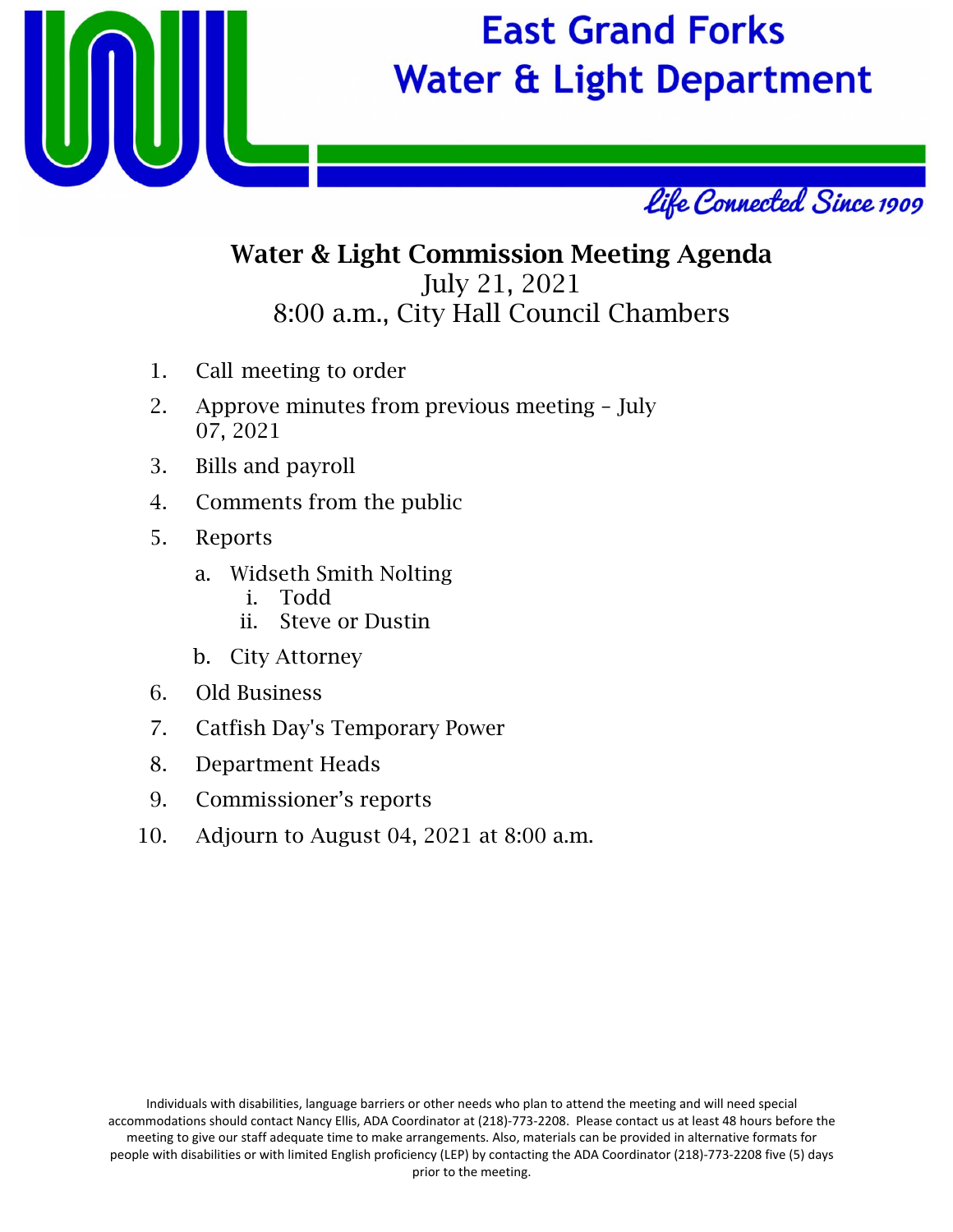Minutes of the regular meeting of the Water, Light, Power and Building Commission of the City of East Grand Forks, Minnesota on July 7, 2021 at 8:00 a.m held in the City Council Chambers at City Hall and remotely due to the COVID 19 virus pandemic and pursuant to MN Statutes 13D.02, 13D.021 and 13D.04 for those not able to attend in person. Present: Beauchamp, Quirk, DeMers Absent: Grinde

Also present: Keith Mykleseth, Ron Galstad, Brian Johnson, Jeff Olson, Steve Emery, Todd Forster, Kevin Hatcher, Brianna Feil, Corey Thompson, and Karla Anderson.

It was moved by Commissioner Quirk seconded by Commissioner DeMers that the minutes of the previous regular meeting of June 16, 2021, be approved as read. Voting Aye: Beauchamp, Quirk, DeMers Voting Nay: None

It was moved by Commissioner Quirk seconded by Commissioner DeMers to authorize the Secretary to issue payment of the recommended bills and payroll in the amount of \$595,199.23. Voting Aye: Beauchamp, Quirk, DeMers Voting Nay: None

It was moved by Commissioner Quirk seconded by Commissioner DeMers to approve a Resolution making changes to the publishing of the Water & Light Commission meeting minutes. Voting Aye: Beauchamp, Quirk, DeMers Voting Nay: None

It was moved by Commissioner Quirk seconded by Commissioner DeMers to adjourn at 9:02 a.m. to the next regular meeting on July 21, 2021 at 8:00 am to be held in the City Council Chambers at City Hall. . Voting Aye: Beauchamp, Quirk, DeMers Voting Nay: None

> Lori Maloney Commission Secretary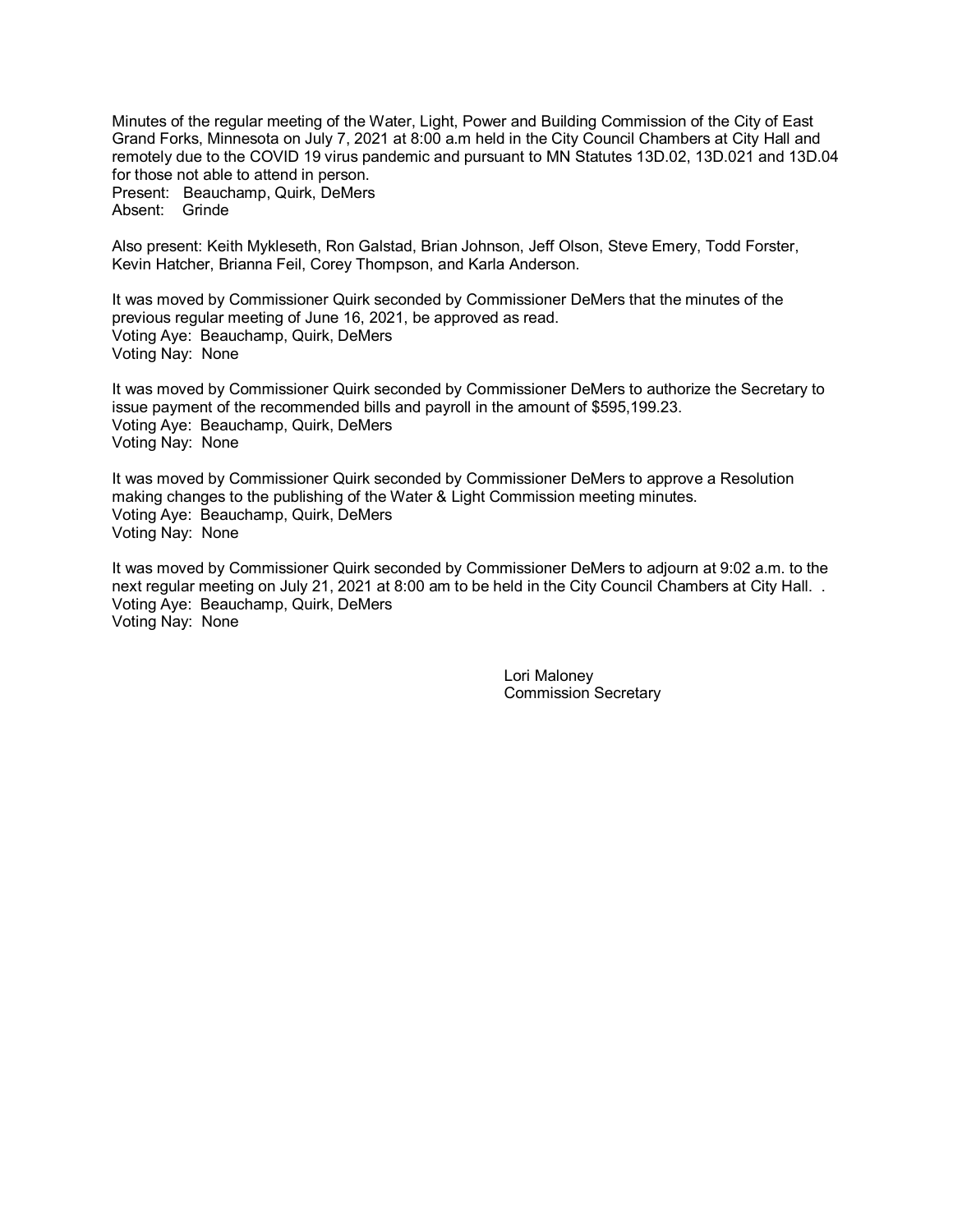## Accounts Payable

#### Check Register Totals Only

Printed: 7/14/2021 - 9:15 AM User: khatcher



# **City of East Grand Forks**

P. O. Box 373 East Grand Forks, MN 56721 (218) 773-2483

| <b>Check</b> | <b>Date</b> | Vendor No     | <b>Vendor Name</b>        | <b>Amount</b> | <b>Voucher</b> |
|--------------|-------------|---------------|---------------------------|---------------|----------------|
| 516874       | 07/14/2021  | <b>HAL500</b> | Halstad Telephone Company | 1,463.40      | 0              |
| 516875       | 07/14/2021  | <b>MMP501</b> | MMPA c/o Avant Energy     | 331,955.05    | $\mathbf{0}$   |
|              |             |               | Check Total:              | 333,418.45    |                |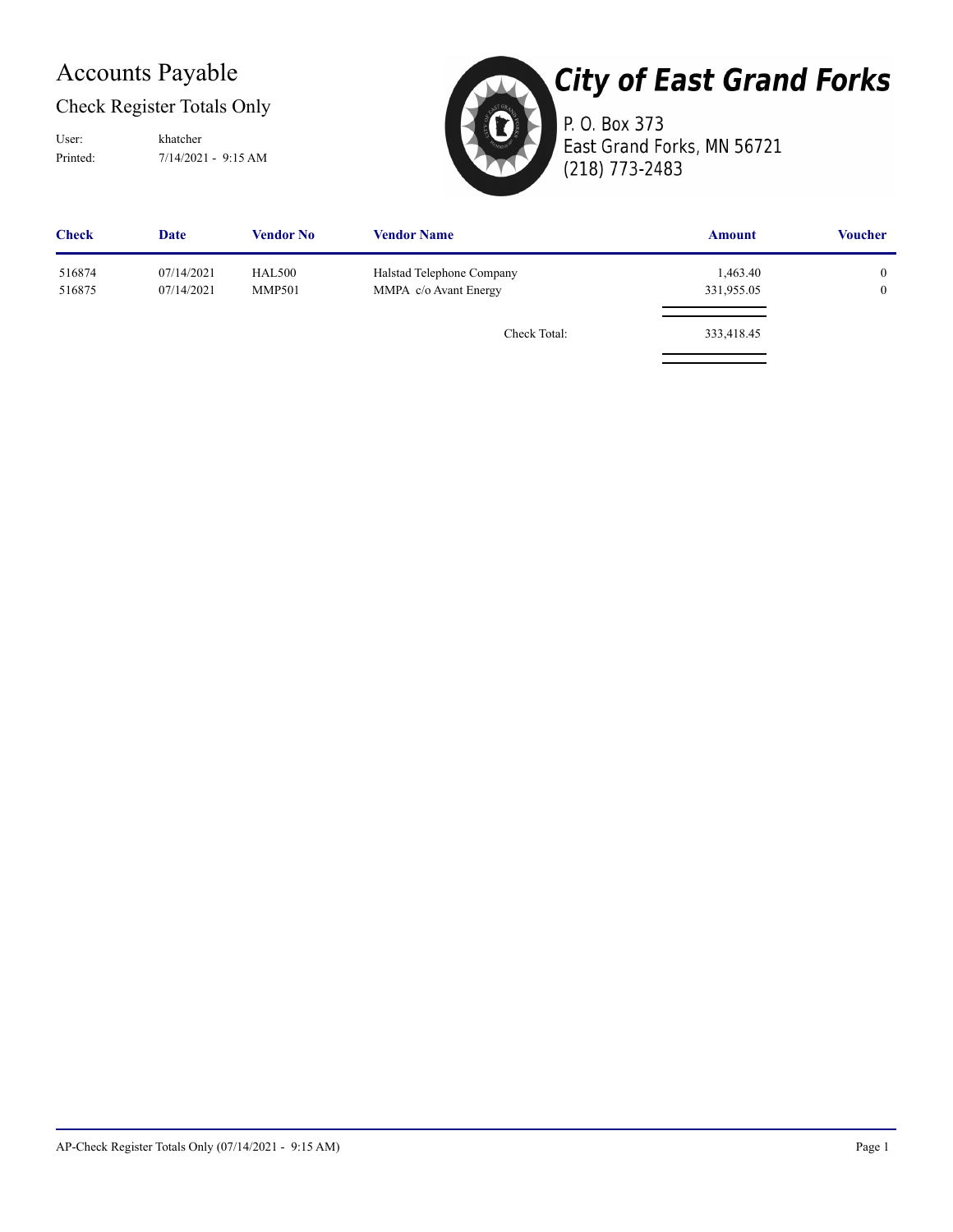## Accounts Payable

#### Check Register Totals Only

Printed: 7/19/2021 - 1:54 PM User: khatcher



P. O. Box 373 East Grand Forks, MN 56721 (218) 773-2483

| <b>Check</b> | <b>Date</b> | <b>Vendor No</b> | <b>Vendor Name</b>                   | <b>Amount</b> | <b>Voucher</b>   |
|--------------|-------------|------------------|--------------------------------------|---------------|------------------|
| 516876       | 07/21/2021  | ACH560           | Achieve Therapy                      | 2,700.00      | $\boldsymbol{0}$ |
| 516877       | 07/21/2021  | <b>ACM502</b>    | Acme Electric Companies              | 322.93        | $\boldsymbol{0}$ |
| 516878       | 07/21/2021  | AWW503           | American Water Works Association     | 158.00        | $\boldsymbol{0}$ |
| 516879       | 07/21/2021  | <b>AME505</b>    | American Welding & Gas, Inc.         | 2,185.00      | $\boldsymbol{0}$ |
| 516880       | 07/21/2021  | AQU501           | Aqua-Pure Inc                        | 9,600.37      | $\boldsymbol{0}$ |
| 516881       | 07/21/2021  | <b>ARA500</b>    | Aramark                              | 170.56        | $\boldsymbol{0}$ |
| 516882       | 07/21/2021  | <b>BOR501</b>    | Border States Electric Supply        | 1,075.85      | $\boldsymbol{0}$ |
| 516883       | 07/21/2021  | UB*01218         | Thomas J Bragunier                   | 207.92        | $\boldsymbol{0}$ |
| 516884       | 07/21/2021  | UB*01217         | Daniel Castro                        | 155.11        | $\boldsymbol{0}$ |
| 516885       | 07/21/2021  | UB*01219         | Katelynn Cavalier                    | 92.30         | $\boldsymbol{0}$ |
| 516886       | 07/21/2021  | <b>CEN501</b>    | CenturyLink                          | 97.17         | $\boldsymbol{0}$ |
| 516887       | 07/21/2021  | CO2501           | CO2 Systems Inc                      | 3,250.00      | $\boldsymbol{0}$ |
| 516888       | 07/21/2021  | <b>COM505</b>    | Complete Pest Control Inc            | 150.00        | $\boldsymbol{0}$ |
| 516889       | 07/21/2021  | <b>COR503</b>    | Core & Main                          | 606.83        | $\boldsymbol{0}$ |
| 516890       | 07/21/2021  | <b>EGF501</b>    | <b>EGF City</b>                      | 513,766.48    | $\boldsymbol{0}$ |
| 516891       | 07/21/2021  | <b>EXP501</b>    | Exponent                             | 629.32        | $\boldsymbol{0}$ |
| 516892       | 07/21/2021  | <b>FOR505</b>    | Forum Communications Company         | 515.00        | $\boldsymbol{0}$ |
| 516893       | 07/21/2021  | GAL501           | Galstad Jensen & McCann PA           | 1,269.00      | $\boldsymbol{0}$ |
| 516894       | 07/21/2021  | UB*01221         | Keaton Goering                       | 17.48         | $\boldsymbol{0}$ |
| 516895       | 07/21/2021  | GOP501           | Gopher State One-Call                | 271.35        | $\boldsymbol{0}$ |
| 516896       | 07/21/2021  | <b>GRA504</b>    | Graybar                              | 131.00        | $\boldsymbol{0}$ |
| 516897       | 07/21/2021  | UB*01216         | Sarah Henderson                      | 4,238.98      | $\boldsymbol{0}$ |
| 516898       | 07/21/2021  | <b>HUG501</b>    | Hugo's $#5$                          | 34.42         | $\boldsymbol{0}$ |
| 516899       | 07/21/2021  | <b>IHM500</b>    | iHeartMedia                          | 549.00        | $\boldsymbol{0}$ |
| 516900       | 07/21/2021  | <b>INT503</b>    | Integrated Process Solutions Inc     | 5,576.84      | $\boldsymbol{0}$ |
| 516901       | 07/21/2021  | <b>KRO500</b>    | <b>KROX-AM</b>                       | 240.00        | $\boldsymbol{0}$ |
| 516902       | 07/21/2021  | LIT502           | Lithia Motors Support Services       | 51.04         | $\boldsymbol{0}$ |
| 516903       | 07/21/2021  | <b>HAR501</b>    | Local Ace                            | 315.84        | $\boldsymbol{0}$ |
| 516904       | 07/21/2021  | LOR501           | Loren's Appliance & Air Conditioning | 2,910.65      | $\boldsymbol{0}$ |
| 516905       | 07/21/2021  | <b>MET561</b>    | Paul Metzgar                         | 450.00        | $\boldsymbol{0}$ |
| 516906       | 07/21/2021  | <b>MID501</b>    | Midcontinent Communications          | 250.00        | $\boldsymbol{0}$ |
| 516907       | 07/21/2021  | <b>WIN500</b>    | Milbank Winwater Works               | 93,893.00     | $\boldsymbol{0}$ |
| 516908       | 07/21/2021  | <b>MMU501</b>    | MN Municipal Utilities Assoc         | 5,212.50      | $\boldsymbol{0}$ |
| 516909       | 07/21/2021  | <b>MNR502</b>    | MN Rural Water Association           | 250.00        | $\boldsymbol{0}$ |
| 516910       | 07/21/2021  | <b>ORE501</b>    | O'Reilly Auto Parts                  | 56.58         | $\boldsymbol{0}$ |
| 516911       | 07/21/2021  | PIT501           | <b>Pitney Bowes</b>                  | 5,000.00      | $\boldsymbol{0}$ |
| 516912       | 07/21/2021  | PIT504           | <b>Pitney Bowes</b>                  | 1,773.00      | $\boldsymbol{0}$ |
| 516913       | 07/21/2021  | QUA560           | Barb Quamme                          | 240.00        | $\boldsymbol{0}$ |
| 516914       | 07/21/2021  | <b>RMB500</b>    | RMB Environmental Laboratories, Inc  | 310.00        | $\boldsymbol{0}$ |
| 516915       | 07/21/2021  | UB*01220         | Steven Russell                       | 114.40        | $\boldsymbol{0}$ |
| 516916       | 07/21/2021  | <b>SUN500</b>    | Sun Dot Communications, LLC          | 89.99         | $\boldsymbol{0}$ |
| 516917       | 07/21/2021  | <b>TRE501</b>    | T&R Electric Supply Co Inc           | 1,496.25      | $\boldsymbol{0}$ |
| 516918       | 07/21/2021  | <b>WAL570</b>    | Terry & Jacqueline Waldorf           | 200.00        | $\bf{0}$         |
| 516919       | 07/21/2021  | <b>WAT501</b>    | Water & Light Department             | 3,216.78      | $\bf{0}$         |
| 516920       | 07/21/2021  | <b>WAP500</b>    | Western Area Power Administration    | 122,192.89    | $\mathbf{0}$     |
| 516921       | 07/21/2021  | <b>XCE501</b>    | Xcel Energy                          | 27.58         | $\boldsymbol{0}$ |
| 516922       | 07/21/2021  | <b>XCE502</b>    | Xcel Energy                          | 4,573.58      | $\boldsymbol{0}$ |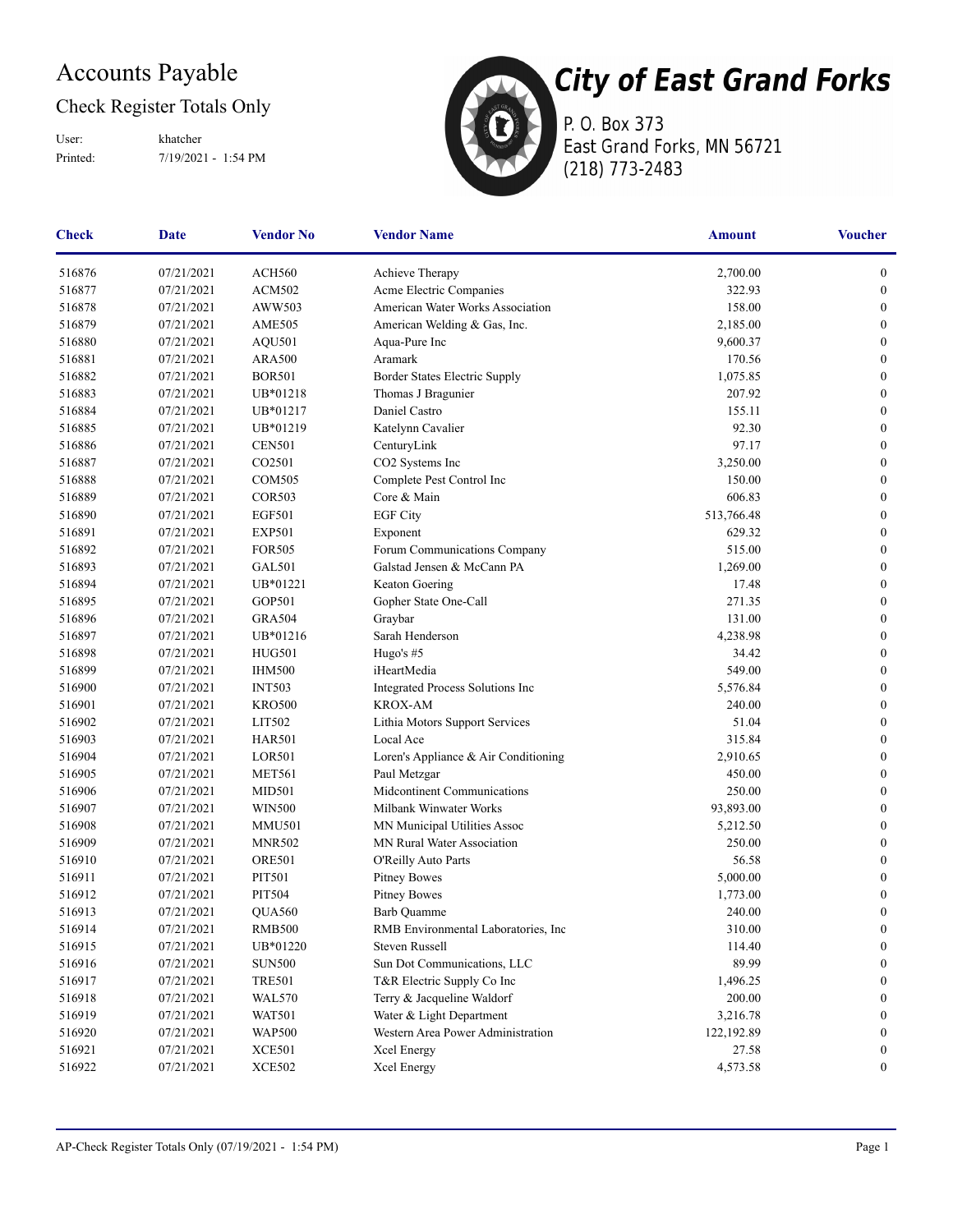| <b>Check</b> | <b>Date</b> | <b>Vendor No</b> | <b>Vendor Name</b> |              | <b>Amount</b> | <b>Voucher</b> |
|--------------|-------------|------------------|--------------------|--------------|---------------|----------------|
|              |             |                  |                    |              |               |                |
|              |             |                  |                    | Check Total: | 790,634.99    |                |
|              |             |                  |                    |              |               |                |
|              |             |                  |                    |              |               |                |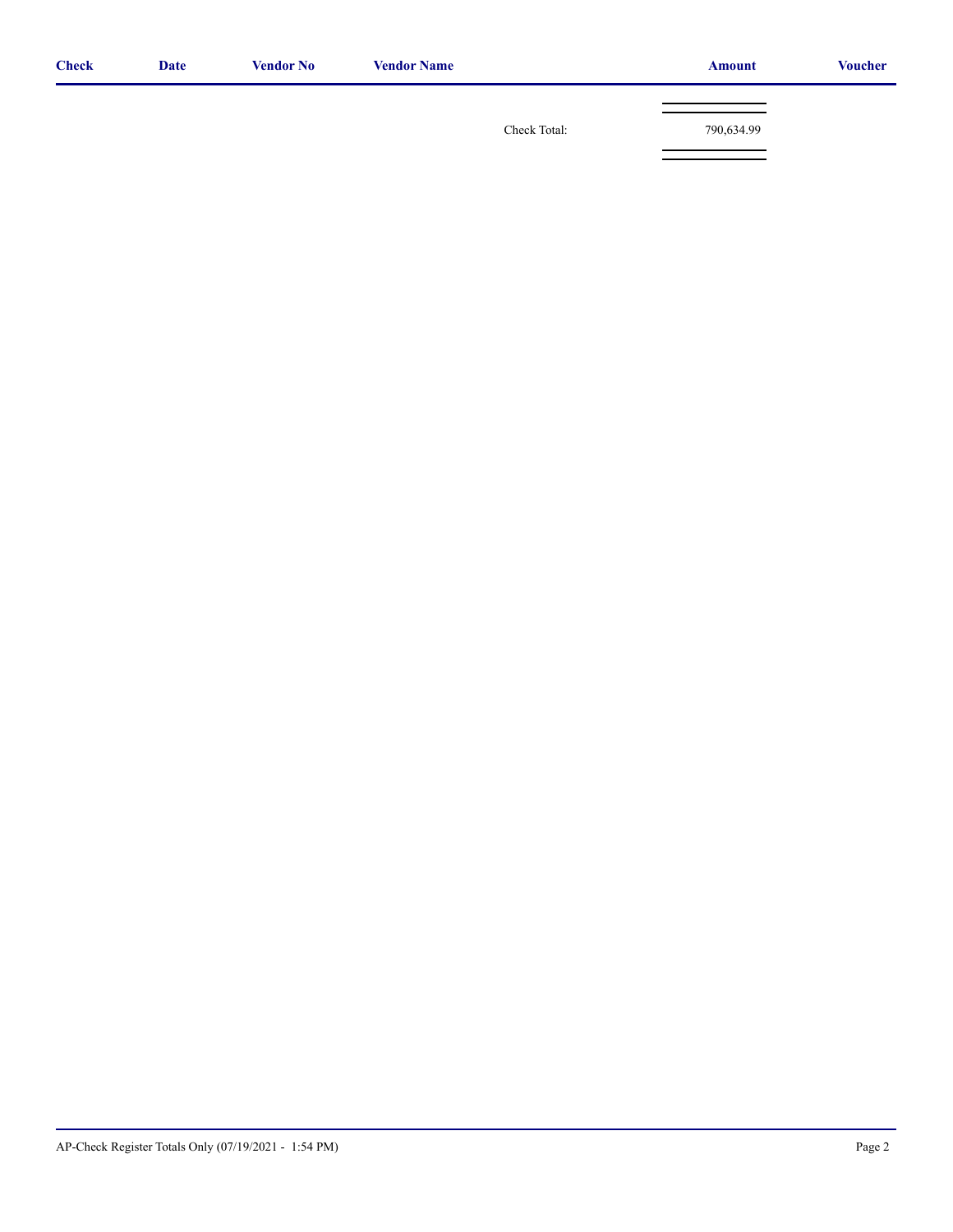### **Rebates for 7/21/21**

| AC Tune up                             | Lizakowski                 | \$<br>60.00    |
|----------------------------------------|----------------------------|----------------|
| AC Tune up                             | Bopp                       | \$<br>60.00    |
| AC Tune up                             | Peterson                   | \$<br>60.00    |
| AC Tune up                             | Omdahl                     | \$<br>60.00    |
| AC Tune up                             | Cumming                    | \$<br>60.00    |
| AC Tune up                             | Hultberg                   | \$<br>60.00    |
| AC Tune up                             | Pape                       | \$<br>60.00    |
| AC Tune up                             | Halvorson                  | \$<br>60.00    |
| AC Tune up                             | Schrage                    | 60.00          |
| AC Tune up                             | Moe                        | \$<br>60.00    |
| AC Tune up                             | Peabody                    | \$<br>60.00    |
| AC Tune up                             | Laughlin                   | \$<br>60.00    |
| AC Tune up                             | Pederson                   | \$<br>60.00    |
| AC Tune up & Top Load Washer           | Holte                      | \$<br>135.00   |
| <b>AC Unit</b>                         | Waldorf                    | \$<br>200.00   |
| <b>Commercial Lighting Replacement</b> | <b>Achieve Therapy</b>     | \$<br>2,700.00 |
| <b>ECM</b>                             | Wolfe                      | \$<br>150.00   |
| <b>ECM</b>                             | <b>Driscoll</b>            | \$<br>150.00   |
| <b>El Water Heater</b>                 | Palmiscno                  | \$<br>50.00    |
| <b>El Water Heater</b>                 | Hodge                      | \$<br>50.00    |
| LED                                    | Quamme - 3 Fixtures        | \$<br>240.00   |
| LED                                    | Berg - 3 Fixtures          | \$<br>80.00    |
| Refrigerator & Dishwasher              | Wallace                    | \$<br>125.00   |
| <b>Residential Weatherization</b>      | Metzgar - Attic Insulation | \$<br>450.00   |
| <b>Top Load Washer</b>                 | Ostlund                    | \$<br>100.00   |
| <b>Total</b>                           |                            | \$<br>5,210.00 |